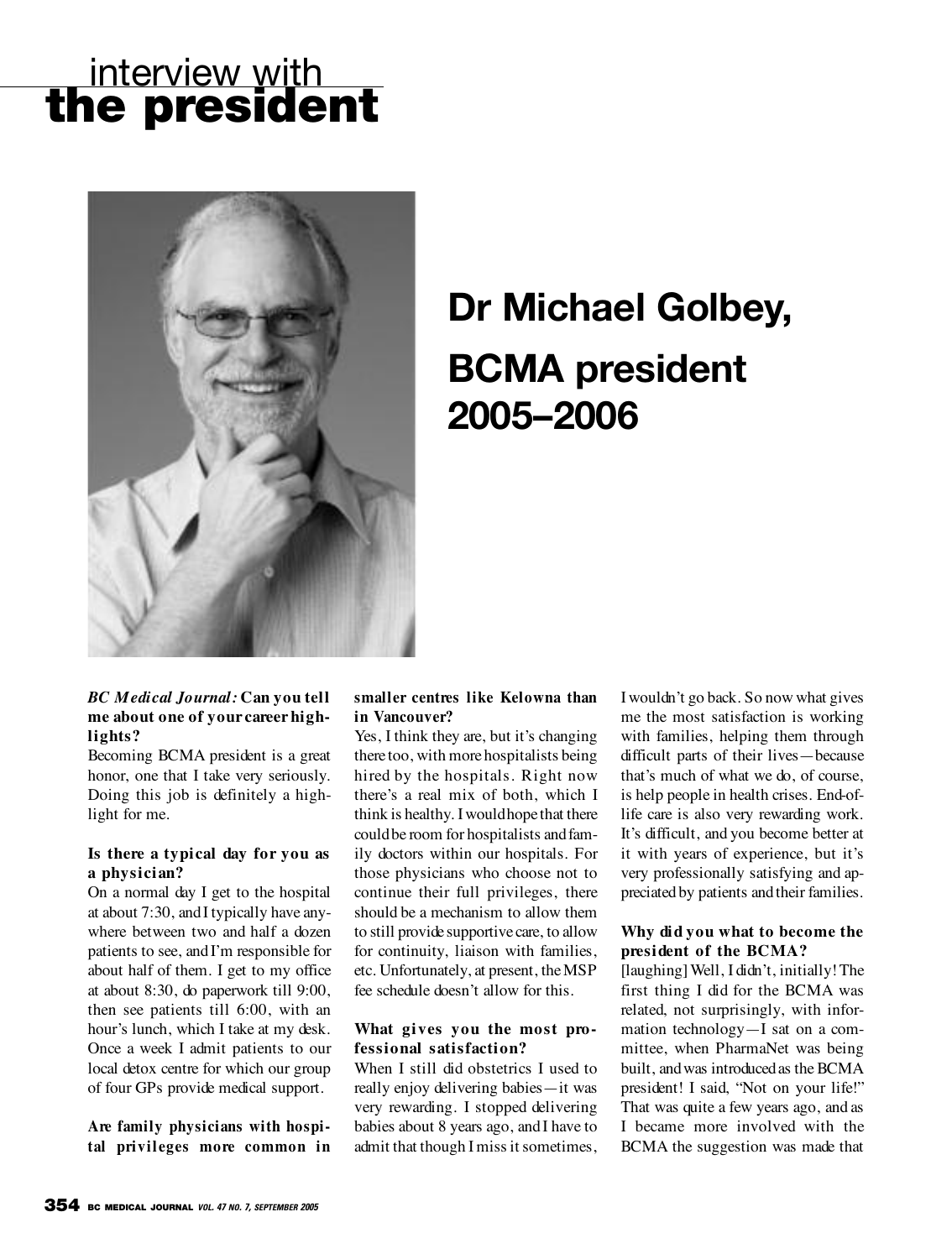## **interview with the president**

I might think of taking on the challenge. I had to think about it, since there have been so many great presidents before me who have made huge contributions to organizedmedicine in BC, and I wanted to be sure I could live up to that. But I've always enjoyed being involved in organizations, on committees, helping to make a change for the better, so it did seem a natural thing for me.

#### **You've made electronic medical records and technology one of the themes of your presidency. Why has the adoption of technology** into clinical medicine **been so slow?**

Some people look at physicians as being slow to adopt technology, but that's not the case. Physicians were among the first adopters of pagers because they worked, allowing doctors to stay in contact with their patients when they needed to. Palm Pilots, PDAs, are another example. Physicians were very early adopters because it was technology that worked at the bedside, and that's really important. Until now, with computerization, IT, it has not worked at the bedside—it's just getting there now. If you look at technology like CT scans and MRIs, the uptake by physicians has been huge, because it works and provides benefit. Electronic medical records are not there yet. The other reason for the slow uptake of EMRs has been cost. It's still expensive, and most of the benefit goes to the patient and the payer—the government—which is great—but the cost, at the moment, has been borne by the physician, and that is neither fair nor right. So when we come to an agreement with various levels of government as to how it can be funded, there will be huge uptake by physicians.

#### **Is the BCMA in the process of working on this with government?**

Yes. It's going to be expensive ini-

tially, but it's a win-win situation. There's a report from Allen Hamilton commissionedby Infoway on thecosts of EMR, andthey're huge, but the benefits are also huge. So we need the upfront investment, then the downstream payoff will be big: there will be improvements in patients' health, including safety, saving lives, andultimately saving money. But as physicians we're going to need that help on coming on board.

If you look at the HMOs in the US, they've invested very heavily in information technology because they can see the entire cost. They know that if they put in money here, it's going to save money there. Because of the way we provide health care in Canada it's difficult to see that global picture. PharmaNet is a good example. They use reference-based pricing to save money in one very small section pharmaceuticals—and don't look at the costs elsewhere; increased hospitalization and increased visits to our offices. Somebody needs to look at the total picture with information technology andsee that it will save money downstream.

#### **Who would that be?**

The BCMAandthe Ministry of Health talking to each other.

#### **Is that happening?**

Yes, on some levels. We have some joint committees, but it's very, very early andit's not going fast enough, so I would certainly like to see these discussions accelerated at various levels, both at the BCMA and ministry staff level, as well as at the political level, the president and the minister, and everyone in between.

#### **If you could accomplish one thing as president this year, what would it be?**

It wouldbe a much better working relationship with government, since that wouldenable all sorts of useful things. If we could get a really good working

relationship, andif I couldbuilda good personal relationship with the minister, we could do so much more.

#### **Improved relations with the Ministry of Health has been a goal for BCMA presidents for years, hasn't it?**

It's like a broken record, I guess! We've hadthis problem for a long time now, but it's a new minister, anda new government that had a chance to do a lot of what it wanted to do. It has a very large surplus, so it has money to do innovative things. So I hope everything is aligned so that we really *can* develop a new relationship. Yes, there are going to be problems—this is a year where we've got two major negotiations occurring. Negotiations are by their very nature adversarial, but that doesn't mean we have to go to war every time. I hope we can come up with a better way of dealing with all parts of our relationship. Everybody will benefit—physicians will feel better about their jobs and enjoy doing their jobs more, our patients won't have to worry about what's going on between the BCMA and government, andgovernment will benefit because it will enable them to do some of the things they want to do.

#### Are there things we can learn **from Alberta?**

They've found a way of getting the three major groups together—the medical association, the provincial government, and the health authorities. They have a tripartite discussion occurring, and they've got a very longterm agreement, so it gives stability and lays down the ground rules. If we could come up with something like that, if our Master Agreement could be really long term and really empower physicians, the health authorities, and government, we'dbe a long way ahead. So yes, we can learn from them.

*Continued on page 356*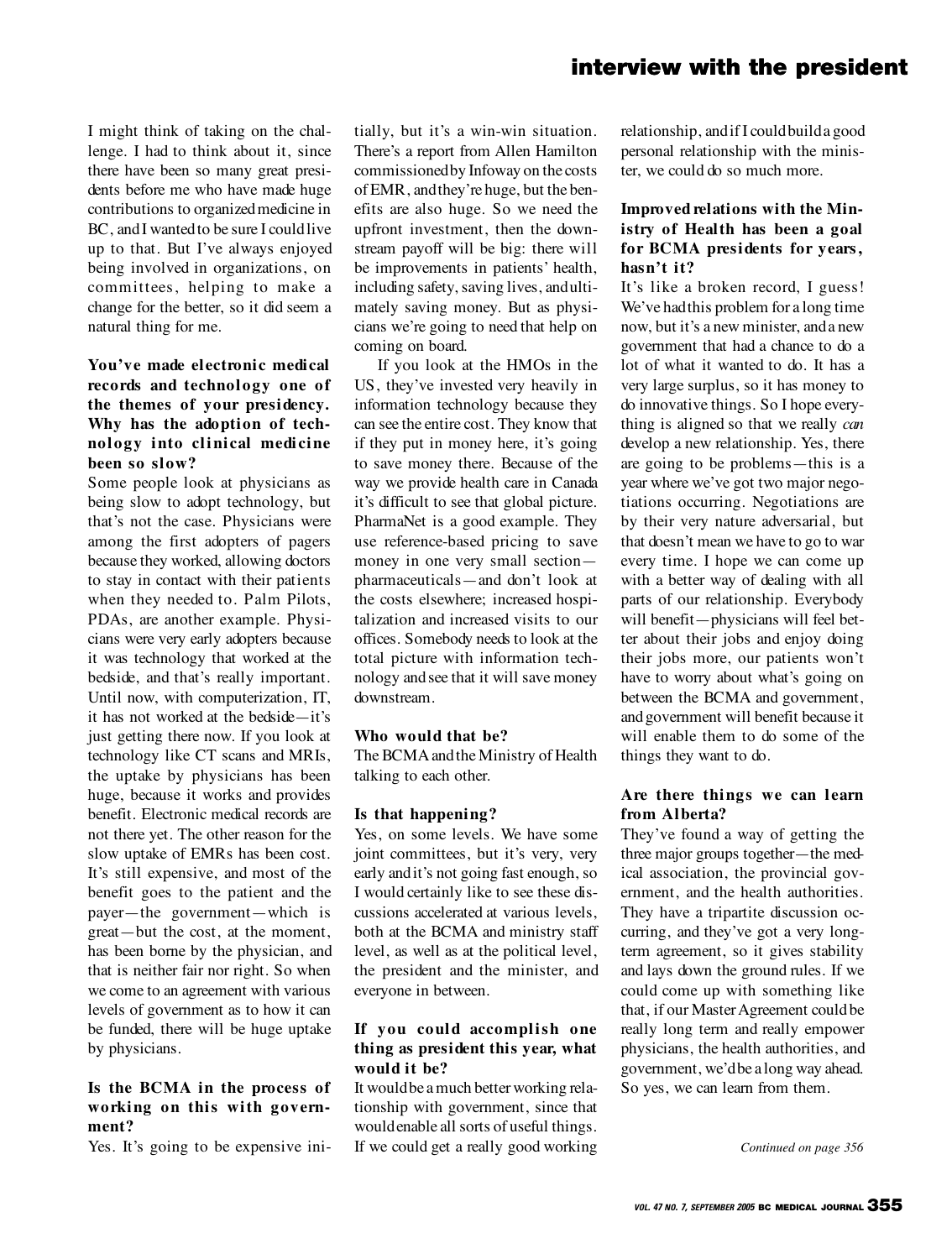## **interview with the president**

#### **Will BC be the next province to see a chal lenge to the Canada Health Act?**

It could be. There are a number of private clinics operating, and it wouldn't surprise me if one or more of the patients who have availedthemselves (or would like to avail themselves) of those services launched a similar suit. My understanding is that the Medicare Protection Act here in BC is very similar to the Quebec charter that was successfully challenged.

Will the Act need to fall **province by province, or, once it falls outside of Quebec, does that do it for the rest of Canada?** I don't know the answer to that. It would depend on where the challenge occurred. If the challenge occurred at the Supreme Court of Canada they would have to look at it again. BC is more typical of the provinces than Quebec is, because Quebec has its own charter, whereas BC and the other provinces have the Canadian charter. I would assume that if the same decision was made for BC, it would apply to the rest of Canada, but that's my opinion, not a legal opinion. The judges themselves were evenly split on whether the Quebec ruling applied to the rest of Canada.

#### **What do you think of the federal government's handling of the decision?**

I'm disappointed. They should look at it andaccept it for what it is—a learned opinion that there are problems in the provision of health care in a timely manner and honestly admit that there are problems. Let's look at the Canada Health Act: it's more than 20 years old, and maybe it was perfect at the time, but it's not now. Let's at least look, insteadof pretending that we can fix things within the current Act. We've been trying to fix things this way and they just get worse.

It's very disappointing that the federal health minister, Mr Dosanjh,

instead of coming out wanting to talk to the CMA, has tried to browbeat them, saying don't discuss an increased role for private provision of medicine, don't talk about it at General Council. It's the same-old same-old attitude of, "Let's not discuss it," and pretend everything's okay. The Supreme Court says there's a problem; these are wise people, and we should sit down and discuss it in public. Let's get input from physicians, from patients, from government and see what everyone really wants. Let's look at other jurisdictions and see what works well. Maybe we can come up with a made-in-Canada solution that incorporates the best from around the world. Maybe we *can* be the best, instead of being among the worst.

#### **What do you say to people who** are concerned that with the **i ntroducti on of more pri vate medical facilities less-affluent people will be left with inferior care?**

I can certainly understandthat concern. The BCMA, along with the CMA, has always supported a vibrant, strong, publicly funded universal access health care system, and that hasn't changed and it won't change. What's happing now is that the publicly fundedsystem hasn't been able to keep up with demand, and when you look at other countries where they have developed parallel private systems—and I'm not saying that's necessarily what will happen here—they seem to be able to blend the two systems very well. You take some of the pressure of the public system by doing some of it privately. That may simply mean publicly funded procedures being done in private facilities. It's what I do in my office—it's a private facility where I provide publicly funded health care it's nothing new. The hospitals, big, expensive, andcomplex, have difficulty providing the services that are needed. If you're a surgeon, you may only have one-half or one operating day per week in the hospital system. If a private facility can offer you three or four days a week to do what you're trained to do, that takes the load off the hospitals, who will continue to do those operations for those who choose or can't afford to have them done in the private system. As far as procedures are concerned, it doesn't matter whether it's surgical, diagnostic, lab, MRI, or CT, you can take pressure off the public system and allow the system to function better. So I try to assure my patients that what they'll get is actually better service, not worse service, and I base that on looking at how other countries have been able to do that.

#### **Is there evi dence from these other countries that the care people receive from each system is equivalent?**

It seems that they *are* able to come up with the right balance, but we do need to study it to find how they've done it. Our starting point, however, is that the BCMA supports a strong, wellfunded public system.

#### **What about concern that there will be a brain drain to private** medicine? Is there a way to **ensure docs participate in both systems?**

Yes, that could be a problem, so we needto look at ways to ensure that that doesn't happen. We need to ensure that people operate in both systems and in the British system they do that. Their top surgeons in the private clinics spend some of their time in the public system. We need to find ways to ensure that there's a balance, since that's really what we're looking for.

#### **Doctors aren't fans of being legislated to do things, so I can't imagine that would be a popular decision.**

It may not be. All we're saying at this stage is that we should be allowed to look at options. That's what the Su-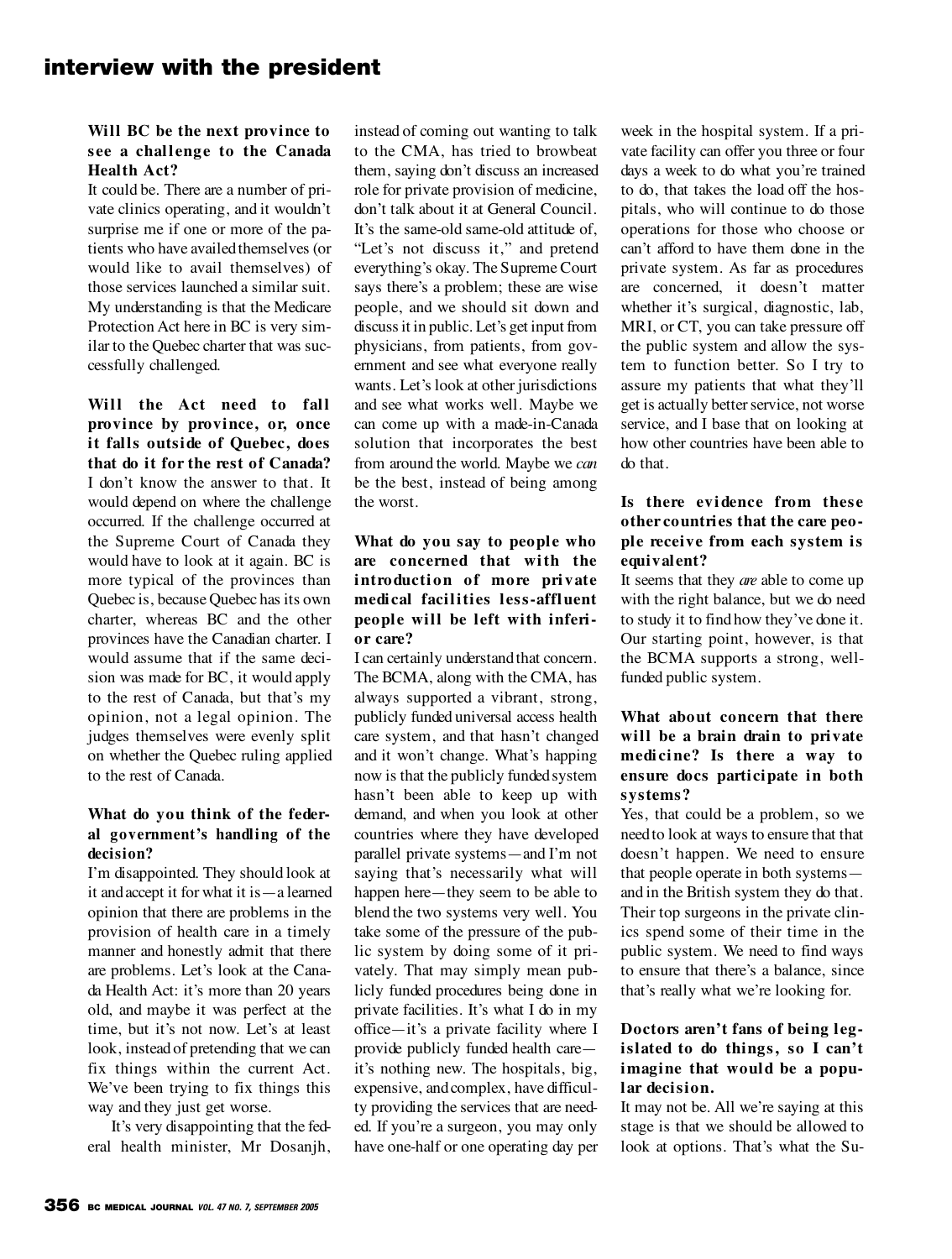### **interview with the president**

preme Court decision has done: given everybody the permission to look at options.

#### **What do you think of the new nurse practitioner legislation?**

Well-trained nurse practitioners working alongside us in our offices can only help us provide the better care that we want to provide. We have concerns about the legislation and we don't know just what their standards of practice will be, since they're not available yet. What lab test will they be able to order, what drugs can they prescribe, and so on? We don't have the answers yet. Their numbers are small right now, but it will be interesting to see how that evolves. We hope to be involved in the ongoing development of where they work, what they do, who they report to. As a profession we welcome them into our family practice offices, but there are certainly questions about how they'll be paid, who they'll report to, and so on.

#### **Are there any other big issues going on that you're working on, but aren't getting much public attention?**

The new stuff that's coming from the General Practice Services Committee on revitalizing family practice will be a big issue. Increasedfunding going to general practice is a good start, but it's only a start. How will we encourage people to come into family practice? The new grads don't want to do it, older physicians are looking to retire and a lot of them are getting burnt out. The younger ones who are doing family practice don't want to do full-service family practice—but we need to encourage that. But there are similar issues in other areas of medicine, so I'm not suggesting that the BCMA focus only on that.

The other big issue right now is the agreements we're working on the Master Agreement and the Working Agreement. Every member of the BCMA needs to understand the Master

Agreement, what it does for us, and how vitally important it is that we have a renewed Master Agreement that's strong, that protects us and our ability to provide care to our patients.

#### **What are some of the problems with the BCMA that you'd like to address?**

There are things that are not very glamorous, like governance. We need to ensure that our members feel well-represented at all sorts of levels, and Dr Arun Garg's ad hoc Committee on Governance is looking at exactly that. It will be a slow process, but the model we have of a large Board works quite well, but I'm not sure that it provides the individual doctor with the input that he or she needs. The model that we have is quite old, but that doesn't necessarily mean that it's badandwe're going to throw it out, but we're looking at it to see if we can get better input from individual members. For example, I know that some of the sections within the Society of Specialists feel that they don't have the input that they need. Their input is currently through their Society president at the Board—it's probably difficult for one person to provide the input of that diverse group, so there may be better ways of doing it. We have a hybrid model, in which the Board is elected geographically, so people bring the concerns of their region, but once they get to the Board, they're supposed to leave that behind, and supposed to be Board members providing due diligence for the organization, which sometimes makes it hardto bring individual issues. So I'dlike to see a model where that could change, perhaps, so that individual issues can be brought forward, but the Board is still responsible for the organization as a whole. Not very sexy, but people do need to be concerned about it.

#### **Is there a date for Dr Garg's committee to report out?**

It's a work in progress, so instead of

them coming with a huge set of changes, we're doing it bit by bit. We've already started doing that, so I would expect some changes over the next year or two, some small, some large. Some changes will need to be done by referenda, others will come to the Annual Meeting. I hope that one of the results will be that we can improve theAnnual Meeting so that it becomes a forum where people can come and bring concerns that can be acted upon. Perhaps the Annual Meeting will look more like a representative forum, I'm not sure, but I'd like to see it reinvigorated.

#### **Recognizing that change takes time, where would you like to see the BCMA in 10 years?**

I'dlike to see it be more representative of its members. Not to say we're doing a bad job now, but I think we can do better. The BCMA should *look* more like its membership does, for example more younger members participating on committees, on the Board, on the Executive, as president. All specialty groups, both genders. I hope it won't take 10 years.

#### **Can you tell me a bit about the UBC** Medicine site in the **Okanagan?**

Yes, in 2010 I believe there will be 32 spaces, and everybody in the region is very pleased with that. It fits with the new UBCO, with a true university in the Okanagan. Having a medical training site in the Okanagan is great for the Okanagan, it's great for medical students from the Interior, and it will probably help retain and recruit physicians for the Interior. Despite what some people think, the region has as much trouble attracting physicians as anywhere else in the province.

Students will do their classes there and as much as their clinical work as they can. In fact, Kelowna General provides every service that's provided in Vancouver except open heart surgery. So they'll get the vast majority of their